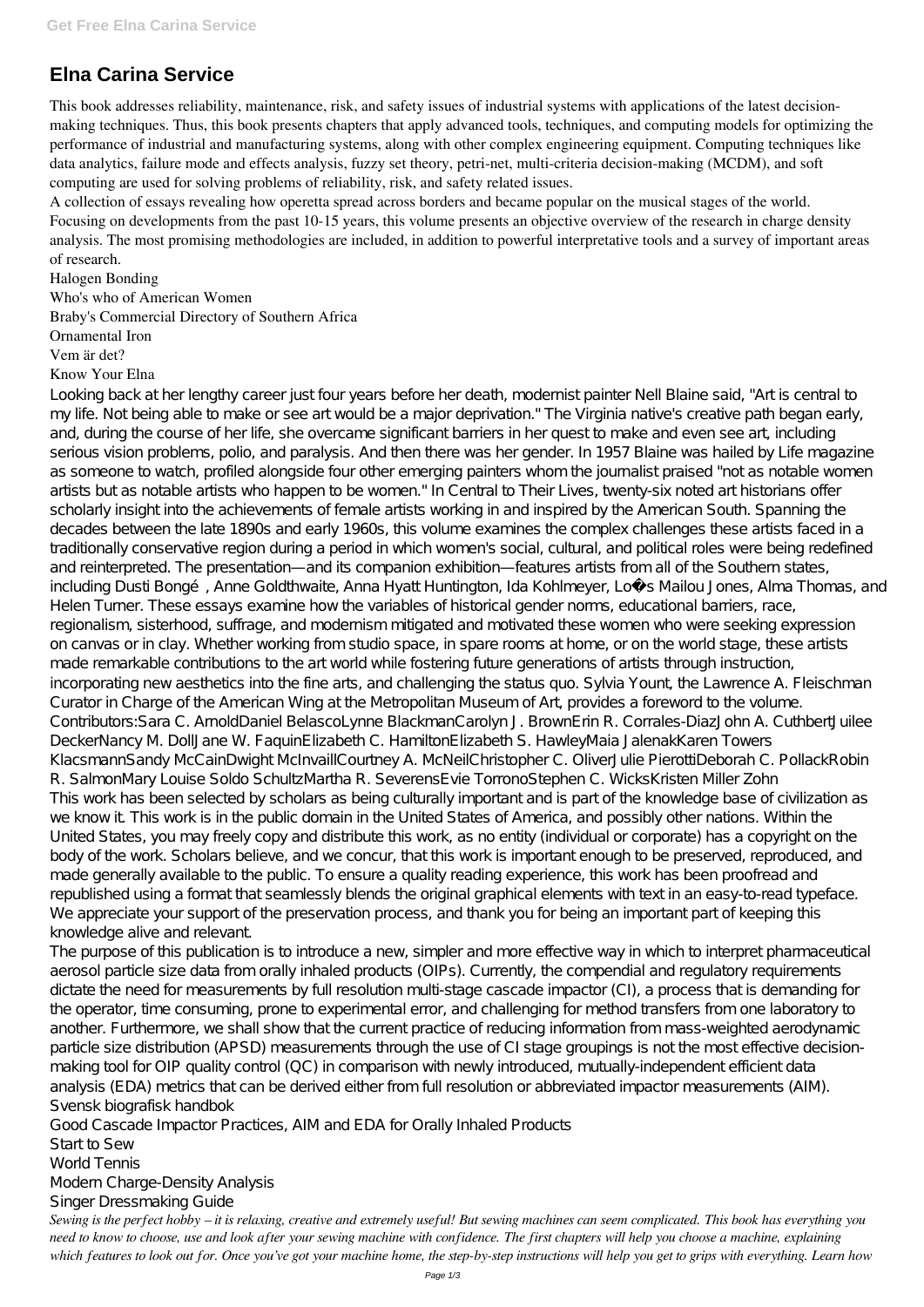*to set up your machine and its basic functions including: winding a bobbin, threading up and adjusting tension and stitch size. With plenty of information on basic dressmaking techniques, you will soon be tackling seams and hems, zips and buttonholes, gathers and pleats, binding and trimming. Feeling creative? Try out some decorative techniques – with machine embroidery, appliqué, patchwork and quilting. And if you get stuck, there is an invaluable trouble shooting section along with a jargon busting glossary. So whether you want to use your sewing machine to carry out simple repairs, customize and alter your vintage finds, create a whole new wardrobe from scratch, or make a stylish curtains and cushions for your home, be sure to have this manual by your side at all times!*

*This book takes a fresh look at marketing and covers relevant and topical issues in the marketing world. This book not only covers the fundamental marketing issues but also focuses on emerging issues such as leadership in marketing, marketing metrics and the contribution to ROI, customer value and retention as prime strategies and marketing in developing countries. The book has been developed for South African students with a South African frame of reference. The well-designed text with ample examples and case studies will enable the students to understand and identify with this book.*

*Create your own bunny fashion icon. "If you're into sewing super cute softies with big personalities, this book might just be up your alley . . . [a] gem." —Studio iHanna In this charming book, you will learn how to sew your own felt rabbit along with her exquisite wardrobe including twenty garment and accessory sewing patterns. All the clothes are made using the finest fabrics including wool felt, lace and Liberty print cotton. Choose from a perfectly tailored wool coat, matching tweed skirt and bag, or pretty lace set. Not forgetting the accessories—there are bunny boots, pajamas and even tiny French knickers to create. The patterns are suitable for a range of abilities—the basic rabbit and simple items are suitable for beginners but the more tailored pieces are for more experienced sewers. The level of each pattern is identified and all the patterns are full size. Luna was designed to be passed down by generations as a very special heirloom toy. "[The] cutest of Heirloom Hares . . . The book is a little treasure; it's beautifully photographed throughout and contains some sweet stories." —Sew Sarah Smith*

*How to Use a Sewing Machine*

*Computational Pharmaceutical Solid State Chemistry*

*The Trademark Register of the United States*

*Developing and Sustaining Play Therapy Clinics*

*Who's who of American Women and Women of Canada*

*Reproductions From Photographs of Ornamental Iron and Art Metal Work ...: Reproductions in Bronze of the Creations of Eminent Master Artists, Architects and Sculptors*

Enabling the Business of Agriculture 2019 presents indicators that measure the laws, regulations and bureaucratic processes that affect farmers in 101 countries. The study covers eight thematic areas: supplying seed, registering fertilizer, securing water, registering machinery, sustaining livestock, protecting plant health, trading food and accessing finance. The report highlights global best performers and countries that made the most significant regulatory improvements in support of farmers.

Play therapy training clinics are an important aspect of the clinical mental health field. An approved play therapy training center should offer direct play therapy services to children and families and provide quality education, training, research, and supervision. While each setting may have a set of contractual standards for supervision, few offer advice for setting up such approved centers and training clinics. Developing and Sustaining Play Therapy Clinics is a collection of innovative research on policies and procedures for university-based play therapy clinical settings to help guide practitioners in multiple areas including emergency and crisis situations, paperwork requirements, and mandated reporting requirements. While highlighting topics including adventure therapy, clinic branding, and playroom design, this book is ideally designed for clinic directors, psychologists, psychiatrists, play therapy practitioners, academics, administrative supervisors, and researchers.

A look in to the people who have contributed to Glasgow throughout history, in turn making it flourish.

Drames et mélodrames ...

The Compu-mark Directory of U.S. Trademarks

The Encounter between African and European Anthroponymic Systems among the Ambo People in Namibia

Integrated Electronics

Hand Sewing Clothing

Glasgow with a Flourish

**Many of the earliest books, particularly those dating back to the 1900s and before, are now extremely scarce and increasingly expensive. We are republishing these classic works in affordable, high quality, modern editions, using the original text and artwork.**

**Both an introductory course to broadband dielectric spectroscopy and a monograph describing recent dielectric contributions to current topics, this book is the first to cover the topic and has been hotly awaited by the scientific community.**

**With contributions by numerous experts**

**Broadband Dielectric Spectroscopy**

**Trade-marks Journal**

**A Biographical Dictionary of Notable Living American Women A South African Perspective The Sinclair Story The Cambridge Companion to Operetta** *For those seeking a slower, gentler way to make clothes, this book will serve as a guide to sewing clothing by hand -- without use of a sewing machine. Learn the techniques needed to stitch sturdy, modern adult clothing by hand. Ponder the bigger picture with several contextual essays, and then settle in for storytime, as you read a set of stories about hand-sewn clothes. Hand sewing clothing can be a radical act of slow fashion. Reclaim the democratic, accessible, ancient power of sewing that needs no machine. Accompanied by Geographical-vocational index. Gives basic, advanced, and creative stitching that only the Elna can do to a piece of fabric Analog and Digital Circuits and Systems Fundamentals and Applications*